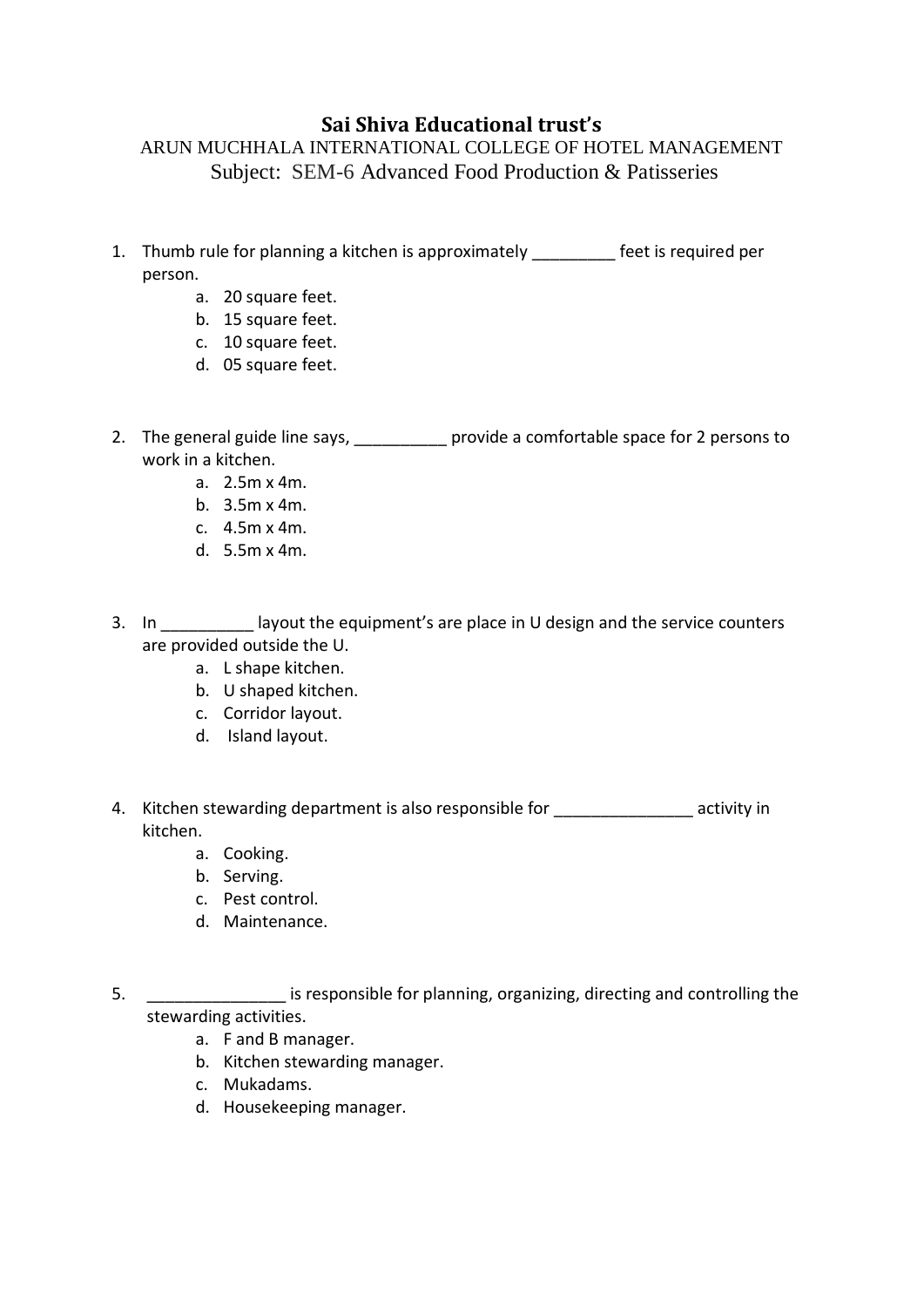- 6. \_\_\_\_\_\_\_\_\_\_\_\_\_ is also known as Mukadams.
	- a. Kitchen stewarding manager.
	- b. Overseers.
	- c. Utility workers.
	- d. Dish washers.
- 7. \_\_\_\_\_\_\_\_\_\_\_ process can be used only if the amount of garbage which has to burned is of a great volume.
	- a. Compaction.
	- b. Incineration.
	- c. Grinding.
	- d. Pulping.

8. The sandwich as we know it was popularized in \_\_\_\_\_ in 1762 by \_\_\_\_\_\_\_.

- a. England, John Montague.
- b. France, Escoffier.
- c. Russia, Lucien Oliver.
- d. France, Antoine creamer.
- 9. Sandwiches are simply large version of canapes.
	- a. Simple cold sandwich.
	- b. Open face sandwich.
	- c. Multi decker sandwich.
	- d. Wraps.
- 10. \_\_\_\_\_\_\_\_\_ are those sandwiches made with 2 slices of bread, a spread and filling.
	- a. Open face sandwich.
	- b. Multi decker sandwich.
	- c. Simple sandwich.
	- d. Wraps.
- 11. Open faced sandwich is
	- a. Those made with 2 slices of breads, spread and filling.
	- b. Made from more than 2 slices of bread, spread and filling.
	- c. Made with single slice of bread like canapes.
	- d. Sandwich in fillings is wrapped.
- 12. \_\_\_\_\_\_\_\_\_\_\_ sandwiches are also called toasted sandwiches that are buttered from the outside and then browned on a griddle or oven.
	- a. Grilled sandwich.
	- b. Deep fried sandwich.
	- c. Open faced sandwich.
	- d. Simple hot sandwich.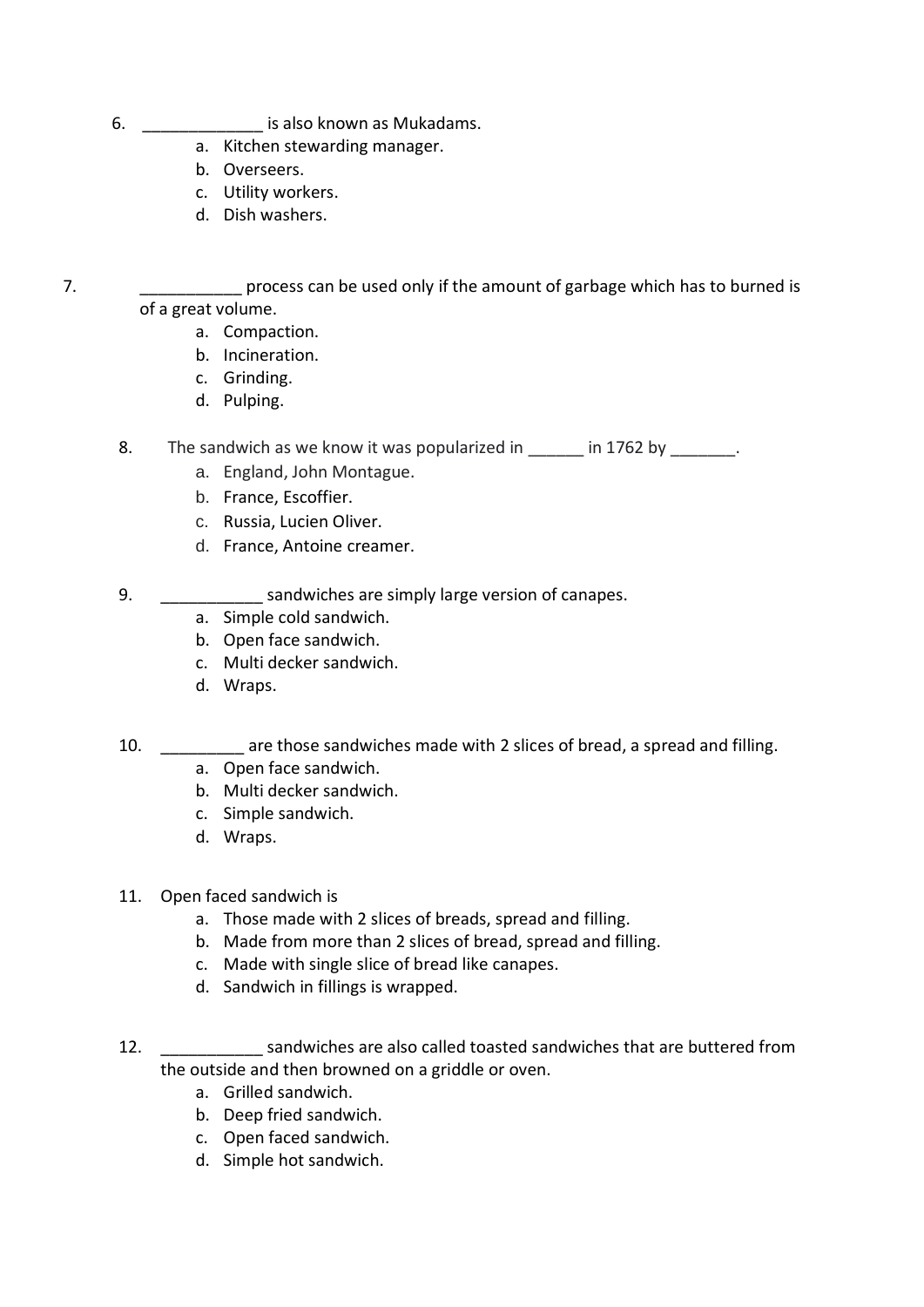- 13. Alexandra indicates
	- a. Inclusion of asparagus tip.
	- b. Inclusion of French bean tip.
	- c. Inclusion of chilly tips.
	- d. Inclusion of capsicum tips.
- 14. Chou fleur Milanese is.
	- a. cooked buds of cauliflower sauté in butter, with grated cheese, buttered and baked.
	- b. cooked buds of broccoli sauté in butter, with grated cheese, buttered and baked.
	- c. cooked buds of cabbage sauté in butter, with grated cheese, buttered and baked.
	- d. cooked buds of asparagus sauté in butter, with grated cheese, buttered and baked.
- 15. \_\_\_\_\_\_\_\_\_\_\_ is lobster and rice, seasoned with curry powder shaped into croquettes then fried and served with curry sauce.
	- a. Croquettes a l'indienne.
	- b. Potage a l'indienne.
	- c. Cotelettes d'agneau a la francaise.
	- d. Sole a la Francaise.
- 16. **Example 16** is whole or filleted sole dipped in milk and flour, fried and served with tomato and anchovy sauce.
	- a. Cotelettes d'agneau a la francaise.
	- b. Sole a la Francaise.
	- c. Potage a l'indienne.
	- d. Croquettes a l'indienne.
- 17. **Example 12** is lemon flavored soufflé, coated with biscuit crumbs and spiked with pistachio nuts.
	- a. Soufflé Milanese.
	- b. Croquettes a l'indienne.
	- c. Potage a l'indienne.
	- d. Cotelettes d'agneau a la francaise.
- 18. \_\_\_\_\_\_\_\_\_ is a A French term, used to describe small portions of very flavorful food items served either before the main meal, lunch or dinner, or as the first course of the meal.
	- a. Hors d' oeuvre.
	- b. Appetizer
	- c. Antipasto.
	- d. Sushi.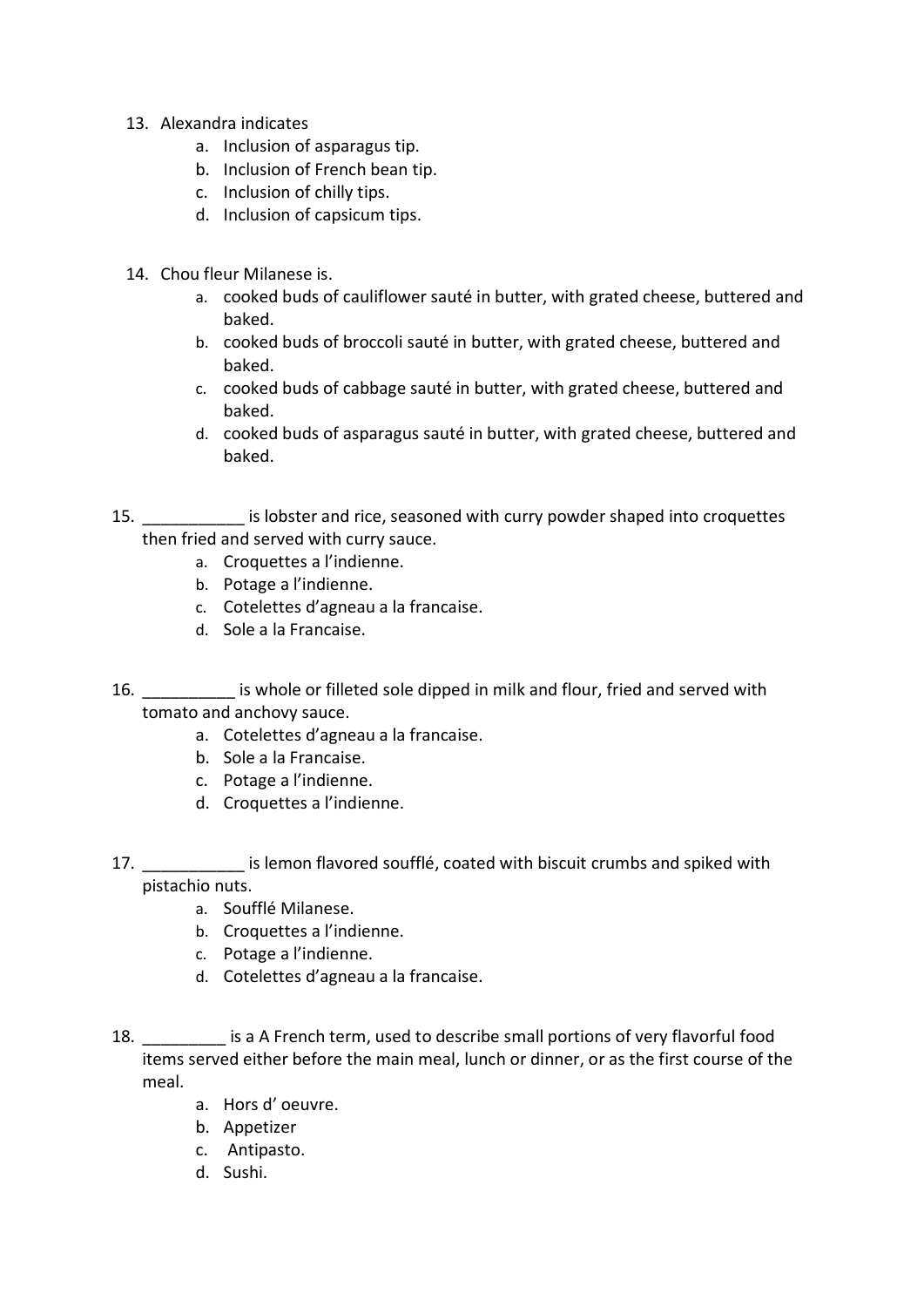- 19. \_\_\_\_\_\_\_\_\_\_\_ essentially means food eaten raw, common usage of the term is normally limited to raw vegetables particularly for Hors d'oeuvre.
	- a. Crudités.
	- b. Canapés.
	- c. Barquettes & tartlets.
	- d. Sandwiches.

20. \_\_\_\_\_\_\_\_\_\_\_ is served on a bed of crushed ice.

- a. Caviar.
- b. Cheese.
- c. Lettuce.
- d. Sausages.

21. **Example 12** is grilled or broiled instead of deep fried in normally marinated meat or sea food interspersed on a skewer with a colorful vegetable.

- a. Barquettes.
- b. Rissoles
- c. Brochette
- d. Tartlets.

22. Ice carving must have a base that is at least inches high.

- a. 1 to 2.
- b. 2 to 3.
- c. 4 to 5.
- d. 3 to 4.

23. **Example 23.** Is acidic in nature which has a tenderizing effect on heat and unlike raw papaya it ensures that the meat does not dry up.

- a. Wine.
- b. Herbs
- c. Spices.
- d. Garam masala.

24. Thyme is also known as  $\qquad \qquad$ .

- a. Marjoram.
- b. Zaatar.
- c. Pudina.
- d. Ajmud.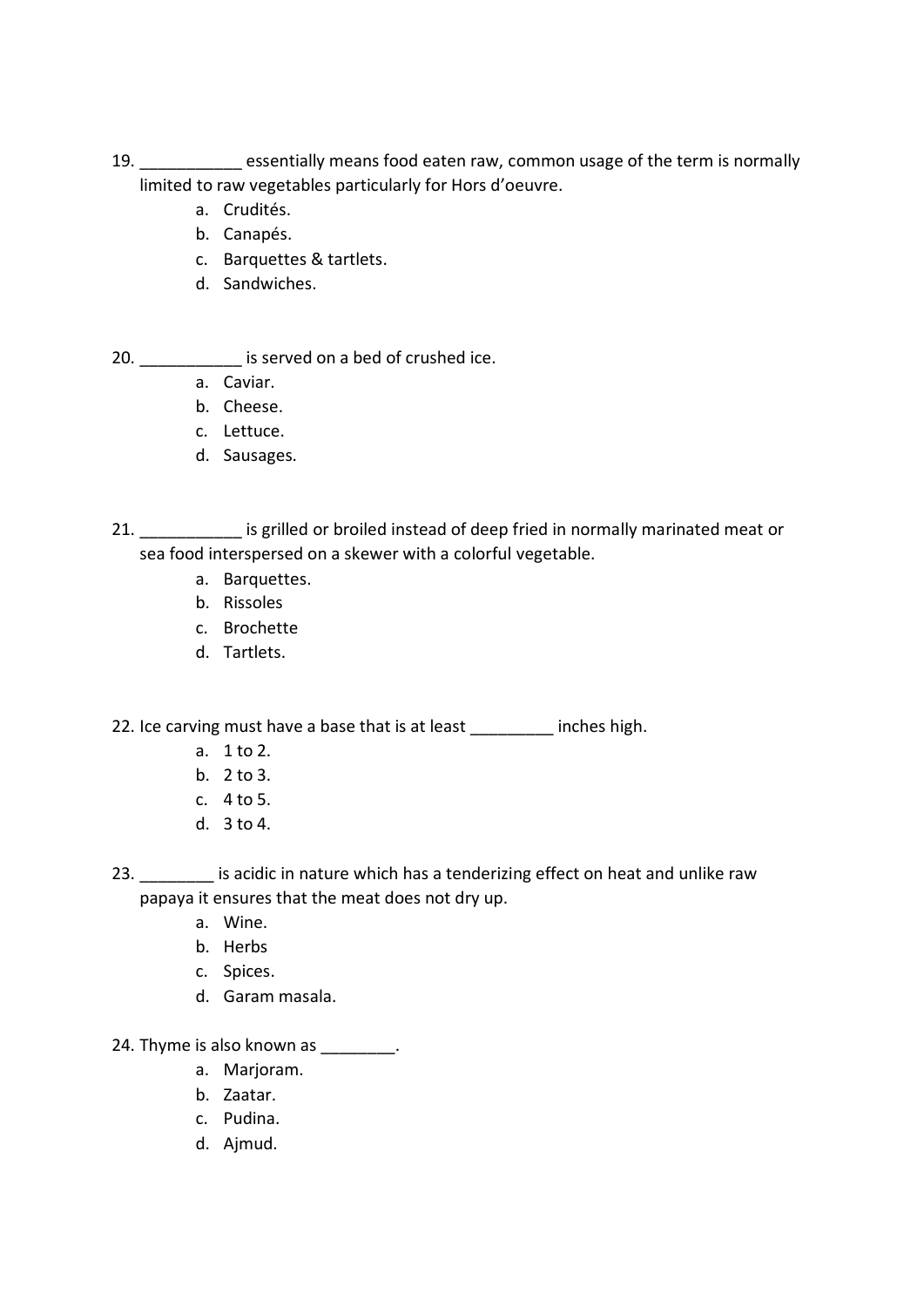- 25. The messages that the sense tells us about the food are as follows
	- a. Space
	- b. Vision
	- c. Watching.
	- d. Running.

26. The general guide line says \_\_\_\_\_\_\_\_\_\_ is sufficient for a single person to work in the kitchen to work.

- a. 2.5m x 3m.
- b. 3.5m x 3m.
- c. 4.5m x 3m.
- d. 5.5m x 3m.

27. **Example 27** this refers to the area of the work surface, its height from the floor and the location of the equipment and the materials to be used on the work surface.

- a. Worker's area of reach.
- b. Work area.
- c. Work space.
- d. Movement at work.

28. \_\_\_\_\_\_\_\_\_\_\_ is a parallel face to face arrangement. Here the kitchen equipment are placed in parallel row facing each other.

- a. Galley layout.
- b. U- shape layout.
- c. Island layout.
- d. Shore layout.

29. **Example 29.** department is responsible for clean of cutlery, crockery glassware and kitchen equipment.

- a. Housekeeping.
- b. Kitchen stewarding.
- c. Maintenance.
- d. Kitchen department.

30. \_\_\_\_\_\_\_\_\_\_\_\_\_ are the cleaning brigade, who clean kitchens and equipment and do other heavy work.

- a. Utility worker.
- b. Dish washer.
- c. Pot washer.
- d. Overseers.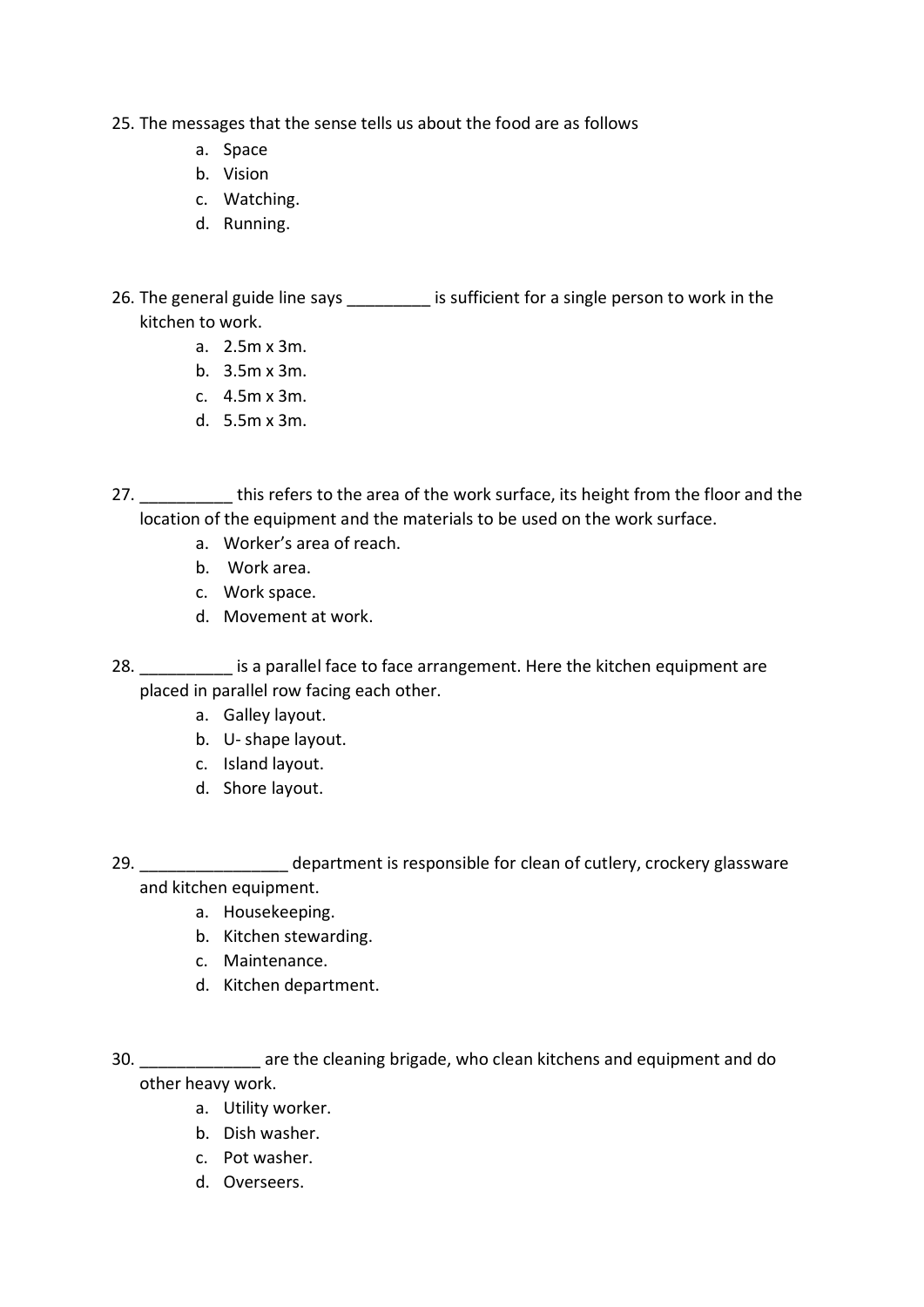- 31. \_\_\_\_\_\_\_\_\_\_ is the title given by small independent hotels to utility workers who do multi tasks.
	- a. Kitchen porter.
	- b. Utility worker.
	- c. Mukadams.
	- d. Pot washer.
- 32. The use of process is usually considered where large volumes of garbage disposable are to be handed. Compactors reduce the volume of waste so that it can be handled in smaller quantities.
	- a. Incineration.
	- b. Compaction.
	- c. Grinding.
	- d. Pulping.

33. Club sandwich is an example of\_\_\_\_\_\_\_\_\_\_ sandwich.

- a. Wraps.
- b. Multi decker sandwich.
- c. Simple cold sandwich.
- d. Open face sandwich.

34. \_\_\_\_\_\_\_\_\_\_\_\_\_ acts as barrier to keep the bread from going soggy.

- a. Breads.
- b. Spreads.
- c. Fillings.
- d. Garnish.
- 35. Multi decker sandwiches are
	- a. Those made with 2 slices of breads, spread and filling.
	- b. Made from more than 2 slices of bread, spread and filling.
	- c. Made with single slice of bread like canapes.
	- d. Sandwich in fillings is wrapped.
- 36. Finger and tea sandwich are
	- a. Small, fancy sandwich. They are precisely cut into shapes and sizes that can be eaten in about 2 average bites.
	- b. Those made with 2 slices of breads, spread and filling.
	- c. Sandwich in fillings is wrapped.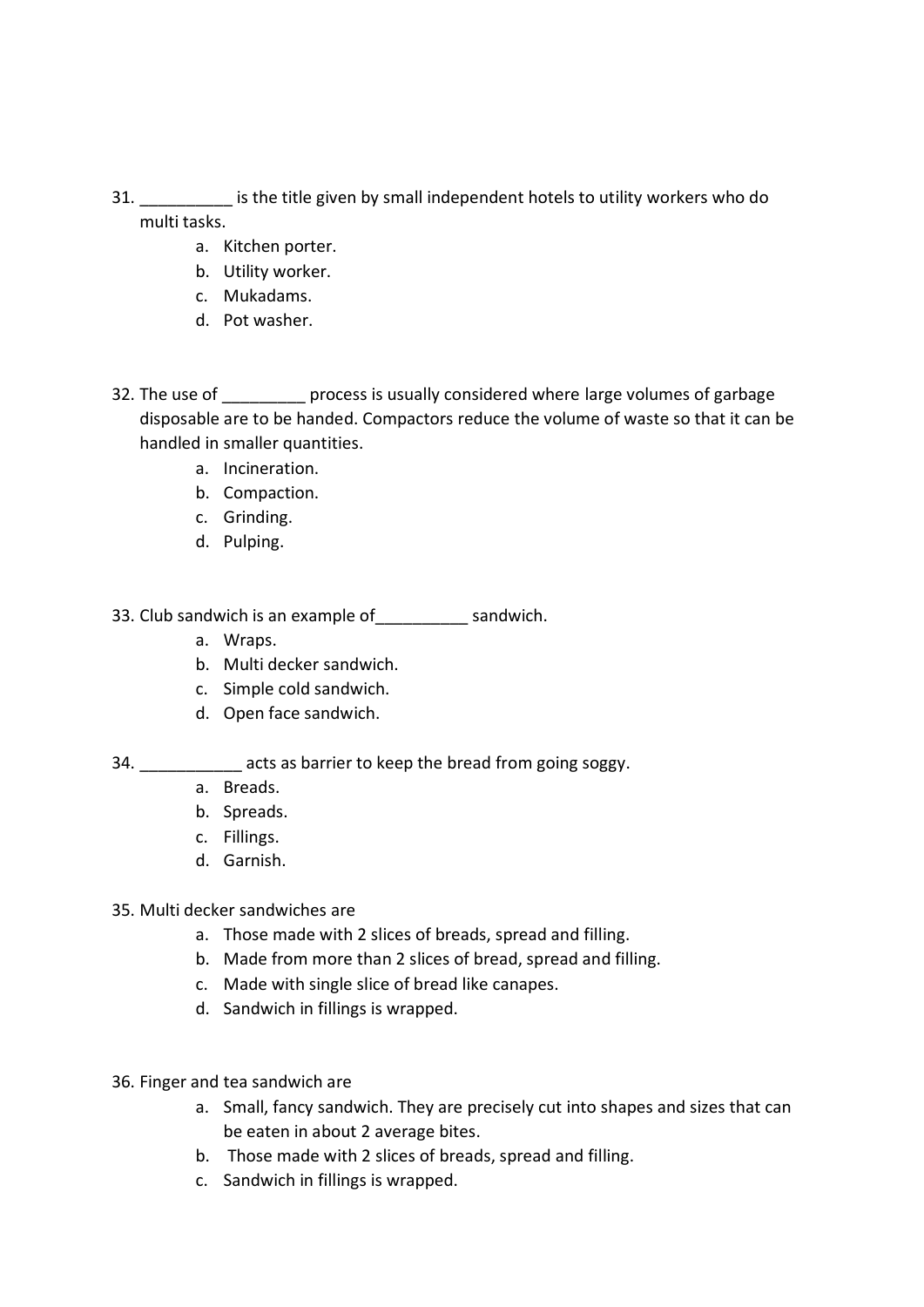- d. Made with single slice of bread like canapes.
- 37. \_\_\_\_\_\_\_\_\_\_\_\_\_\_ are made by dipping sandwiches in beaten egg

and sometimes breadcrumbs and then deep frying.

- a. Deep fried sandwich.
- b. Simple hot sandwich.
- c. Grilled sandwich.
- d. Open faced hot sandwich.

## 38. Ala Francaise

- a. Italian style term applied to a number of Italian dishes cooked and prepared in a simple manner.
- b. French style term applied to a number of French dishes cooked and prepared in a simple manner
- c. German style term applied to a number of German dishes cooked and prepared in a simple manner
- d. Spanish style term applied to a number of Spanish dishes cooked and prepared in a simple manner
- 39. **Example 20 is Americas favorite dessert. It is frozen vanilla ice cream placed on a** sponge cake base covered quickly with Meringue and baked in a hot oven to brown the meringue immediately.
	- a. Baked Alaska.
	- b. Baked Alexandra.
	- c. Sole Alaska.
	- d. Cantaloupe Alaska.
- 40. \_\_\_\_\_\_\_\_\_\_\_ is Mulligatawny soup with addition of coconut milk and cooked rice.
	- a. Potage a l'indienne.
	- b. Croquettes a l'indienne.
	- c. Sole a la Francaise.
	- d. Cotelettes d'agneau a la francaise.
- 41. **Example 20 are breaded lamb cutlets, fried in butter garnished with mixed garden** vegetables and sauce Madeira.
	- a. Croquettes a l'indienne.
	- b. Cotelettes d'agneau a la francaise.
	- c. Sole a la Francaise.
	- d. Potage a l'indienne.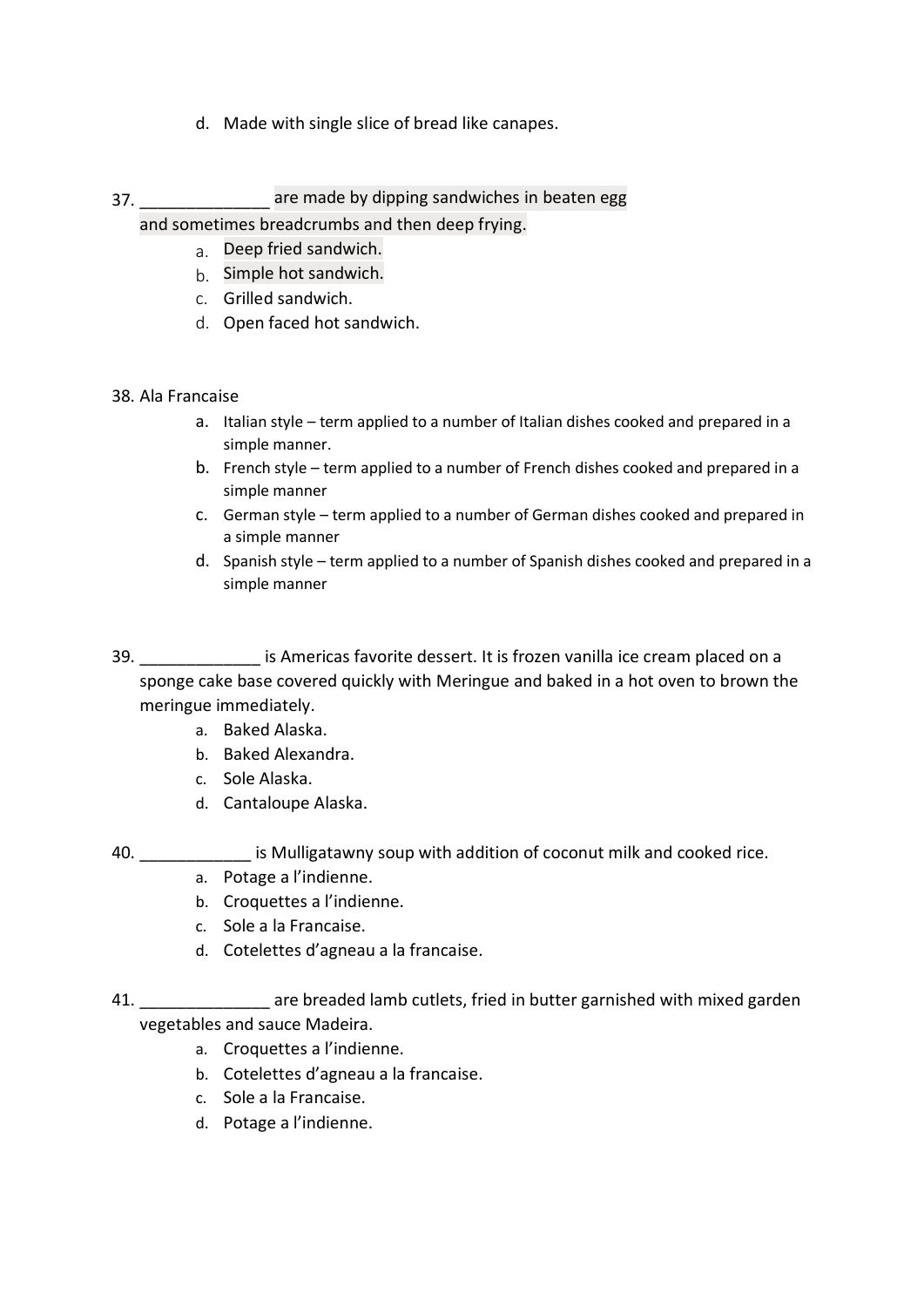- 42. \_\_\_\_\_\_\_\_\_\_ salad is prepared with French beans, tomatoes, potatoes, olives and anchovy fillets.
	- a. Nicoise.
	- b. Waldrof.
	- c. Ceasar
	- d. Ranch
- 43. \_\_\_\_\_\_\_\_\_\_\_\_\_ is American term describing a small portion of very flavorful food or drink used to stimulate the appetite at the beginning of the meal.
	- a. Sushi.
	- b. Hors d' oeuvre
	- c. Appetizer
	- d. Antipasto.
- 44. **\_\_\_\_\_\_\_\_\_\_\_\_** are elongated diamond cut, similar to a marquise cut. They resemble a miniature boat shape.
	- a. Barquettes
	- b. Tartlets
	- c. Choux puffs
	- d. Carolines
- 45. \_\_\_\_\_\_\_\_\_\_ are coated with a reduced sauce such as béchamel or velouté and are breaded with the standard breading of egg and bread crumb.
	- a. Rissoles
	- b. Brochette.
	- c. Attereaux
	- d. Barquettes.
- 46. \_\_\_\_\_\_\_\_\_\_\_is a semicircular pocket puff or unsweetened pastry dough filled with diced mixture or occasionally force meat.
	- a. Rissoles
	- b. Brochette.
	- c. Attereaux
	- d. Barquettes.
- 47. Made with gelatin, water and confectioner's sugar, it hardens quickly and can be shaped for a short while by hand, is called
	- a. Wheat paste.
	- b. Salt paste.
	- c. Sugar paste.
	- d. Rice paste.